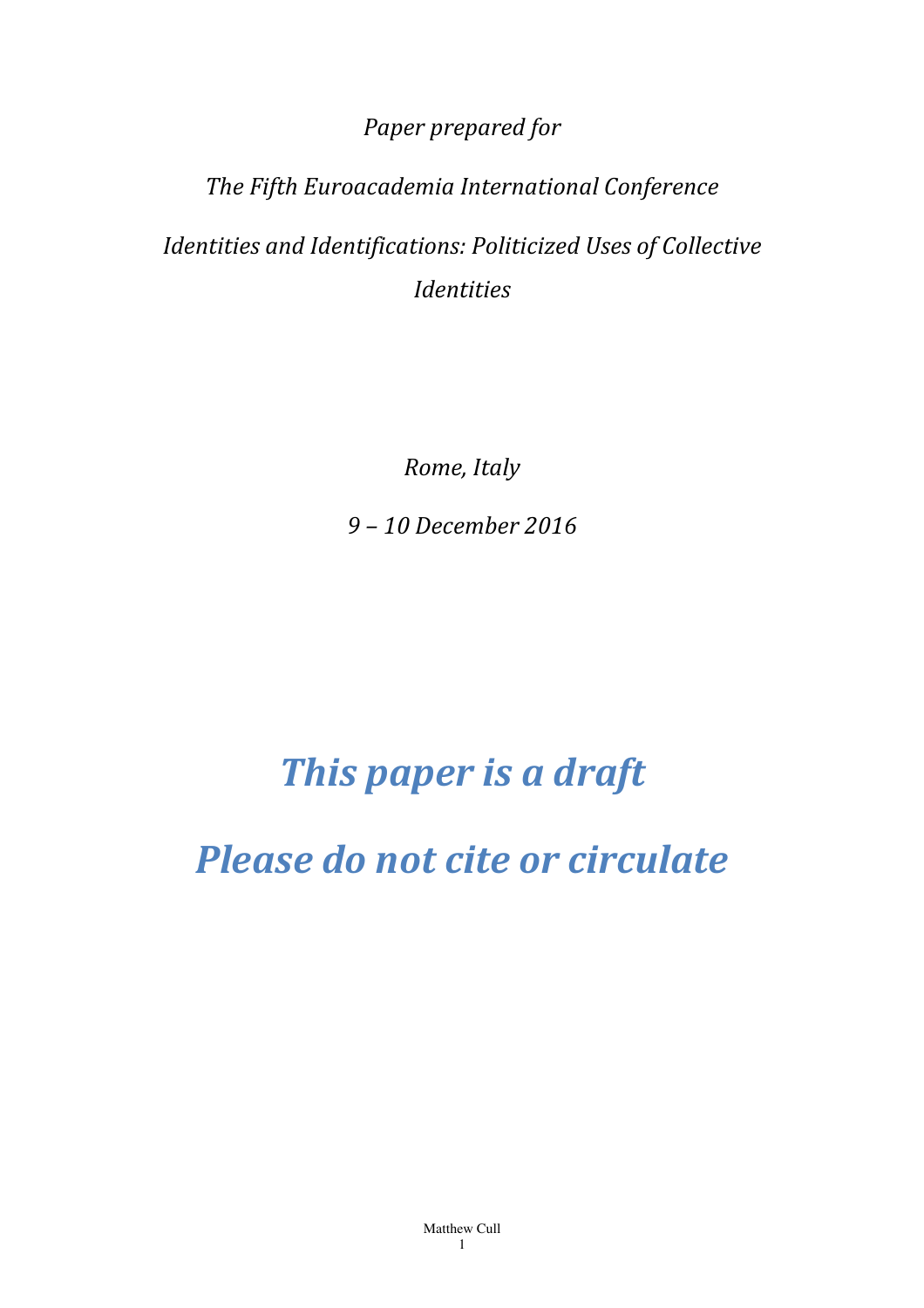Section 1: Introduction

The last 20 years has seen a blossoming literature from analytic philosophers on the nature of social construction and apparently social kinds such as gender and race. Whilst largely rejecting the global constructionism often suggested by certain readings of their continental cousins, analytic philosophers have been largely happy to countenance local constructionism about gender and race (amongst other things) distinguishing between *epistemic* and *metaphysical*, *causal* and *constitutive* social constructionisms. However, some philosophers, not least Antony Appiah and Naomi Zack, have urged that we treat race in *error theoretic* terms, and Natalie Stoljar has suggested the possibility that we could treat gender in the same way. Further, philosophers such as Philip Kitcher and Robin Andreasen have revived the idea of *biological realism* about race, whilst biological realism about gender remains a persistent position both within and outside of the academy. It is this tripartite taxonomy that I propose to use to help to clarify the claims of the *anti-essentialist* theories of gender. Anti-essentialism comes out of the black feminist tradition, via the work of the postructuralists Derrida and Foucault, alongside Elizabeth Spelman's landmark *Inessential Woman*. It is a tradition that unites such varied thinkers as Judith Butler, Iris Marion Young, Naomi Zack, Cressida Heyes, Natalie Stoljar and Julia Kristeva, who despite their varied differences, claim that there is no essence to the category 'woman' and that to claim that there is such an essence is politically dangerous. A question: where does the anti-essentialist fall on the tripartite division generated by analytic philosophy over recent decades? Some, not least Linda Alcoff and Ron Mallon, suggest that (at least some) anti-essentialists are error theorists, but it is largely taken that the antiessentialist is a constructionist of one sort or another – partly because anti-essentialism is often conflated with an opposition to biological essentialism. In this paper I will argue that anti-essentialist positions do not always fall neatly into the categories provided by the tripartite taxonomy, though that the distinctions made by analytic philosophers about social constructionism can help us to understand exactly what is being claimed by anti-essentialists. I will also show that there is room for a purely biological realist antiessentialism, and a purely constructionist anti-essentialism. In Section 2 I will outline some antiessentialist positions, drawing a broad distinction between *structuralist anti-essentialists* (exemplified by Cressida Heyes) and *anti-structuralist anti-essentialists* (exemplified by Judith Butler). In Section 3 I set out the details of the tripartite division of social ontology, distinguishing *realism*, *error theory*, and *constructionism* about race and gender. In Section 3.1 I consider the possibility of a biological realist structuralist anti-essentialist position, suggesting that whilst the position is available, given the motivations that anti-essentialists usually have for taking their position, no anti-essentialist would defend such a position. In Section 3.2 I show that structuralist anti-essentialists are for the most part not *purely* social constructionists about gender, but that they combine biological realism and social constructionism in ways that are helpfully enlightened using the distinctions made by analytic philosophers about social constructionism. Finally in Section 3.3 I consider the claim that anti-structuralist anti-essentialists are error theorists about gender, concluding that in the most promising case - Julia Kristeva's purely negative feminism, there is the *possibility* of an error theory about gender, but there are significant differences between error theory and the work of Judith Butler, who is much better understood as a constructionist.

Section 2: Anti-Essentialism about Gender

l

Essentialism about gender is the claim that genders have essences. For the most part, $1$  feminist theorists have been concerned with the claim that the *kind* woman (and, to a lesser extent, the *kind* man) has an essence, whether that is a biological, linguistic, 'metaphysical', or social essence. These essences are properties, or sets of properties which are necessary and jointly sufficient for the membership of some kind. One form of biological essentialism about gender might be stated thus:

<sup>&</sup>lt;sup>1</sup> Notable exceptions include Charlotte Witt  $(2011)$  and Stoljar  $(1995)$ .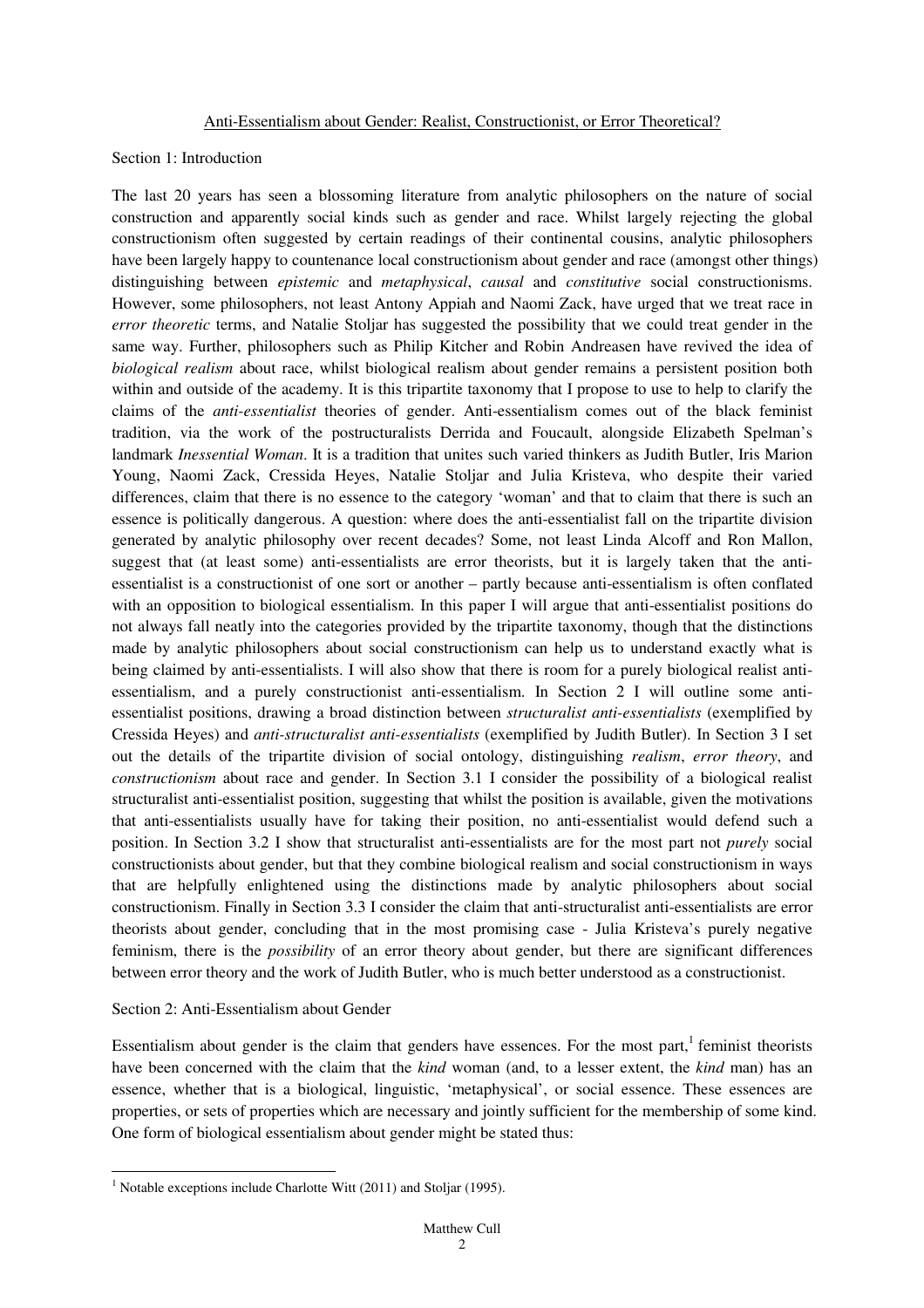Chromosomal Essentialism: A is a woman iff A has XX chromosomes.

According to chromosomal essentialism, the essence of the kind woman is having a particular biological property, XX chromosomes. Other forms of essentialism are available:

'Metaphysical' Essentialism: A is a woman iff A has a womanly soul.<sup>2</sup>

Social Essentialism: A is a woman iff A stands in a relation of sexual subordination to men. 3

Anti-essentialist feminisms proper reject all of the above theories of gender. They tend to reject such theories for a variety of reasons, but Theodore Bach nicely summarizes the four main anti-essentialist arguments thus:

"1. Inseparability: Gender is not a feature that exists and develops independently of other (social) features such as race, class, and religion.

2. Universality: There is simply no feature that all women of all times and places have in common.

3. Immutability: By defining women according to property P it follows that (i) the elimination of P entails the elimination of women, (ii) if an individual possesses P at time 1 and loses P at time 2, then that individual is no longer a woman.

4. Normativity: Defining women according to an essential property privileges those who possess this property, or who possess more of it, and marginalizes those who do not possess this property, or who do not possess enough of it." (Bach 235).

The details of these arguments need not trouble us for the purposes of this paper, but we should note that they tend to exemplify anti-essentialist commitment to *inclusion* - that our theory of gender should not exclude from the category 'woman' those who have a claim to be a member of the category, and hostility to *normative constraints* upon members of that category.

Despite sharing these common commitments, there are, broadly speaking, at least two different types of anti-essentialist position - structuralist and anti-structuralist. I suggest that structuralist and anti-structuralist anti-essentialists may be distinguished by whether the theorist in question believes that a logical structure for gender can be given.<sup>4</sup> By this I mean that structuralist anti-essentialists attempt to give formal structure through which to understand a given gender, say interpreting the concept 'woman' as having a family resemblance structure, claiming that woman is a resemblance class, or claiming that the kind woman is a

 $2<sup>2</sup>$  I use 'metaphysical' for lack of better word for essentialisms based on neither biological nor social essences. Perhaps *spiritual essentialism* would suit this position better. At points Plato seems to endorse something along these lines – see *Timaeus* 41e-42b, 90e-91d. Another example from the philosophical canon is Schopenhauer, who claims that men are "the most complete objectification" of the fundamental substance of his ontology 'Will', whilst women are, of essence, metaphysically lesser beings (1969 312). We might read certain ecofeminists endorsing a position that posits a feminine spirit (not least Mary Daly – see her *Gyn/Ecology* 1978). Some theories of transness also endorse a feminine spirit or essence in a similar sense, which is 'trapped in' a male body (or vice-versa, a masculine essence trapped in a female body).

<sup>&</sup>lt;sup>3</sup> Catherine Mackinnon takes something like this position in her "Feminism Marxism and the State: Toward Feminist Jurisprudence" (1983). Other social essentialist positions abound within the feminist tradition. One prominent group of such theories rely on a notion of a 'women's experience' that is shared in common between all women. I would also categorise Sally Haslanger's 2000 understanding of gender in terms of subordination in virtue of perceived sex as a social essentialist position.<br><sup>4</sup> Thore of

There are two interpretations of the claim that 'we cannot give a logical structure for gender'. The first is *metaphysical* that genders actually have no structure. The second is *epistemic* - that even if there is a logical structure that any given gender has, we cannot access it or say anything about it. I suggest that an anti-essentialist theorist may be considered antistructuralist if they endorse either the metaphysical or the epistemic versions of this claim.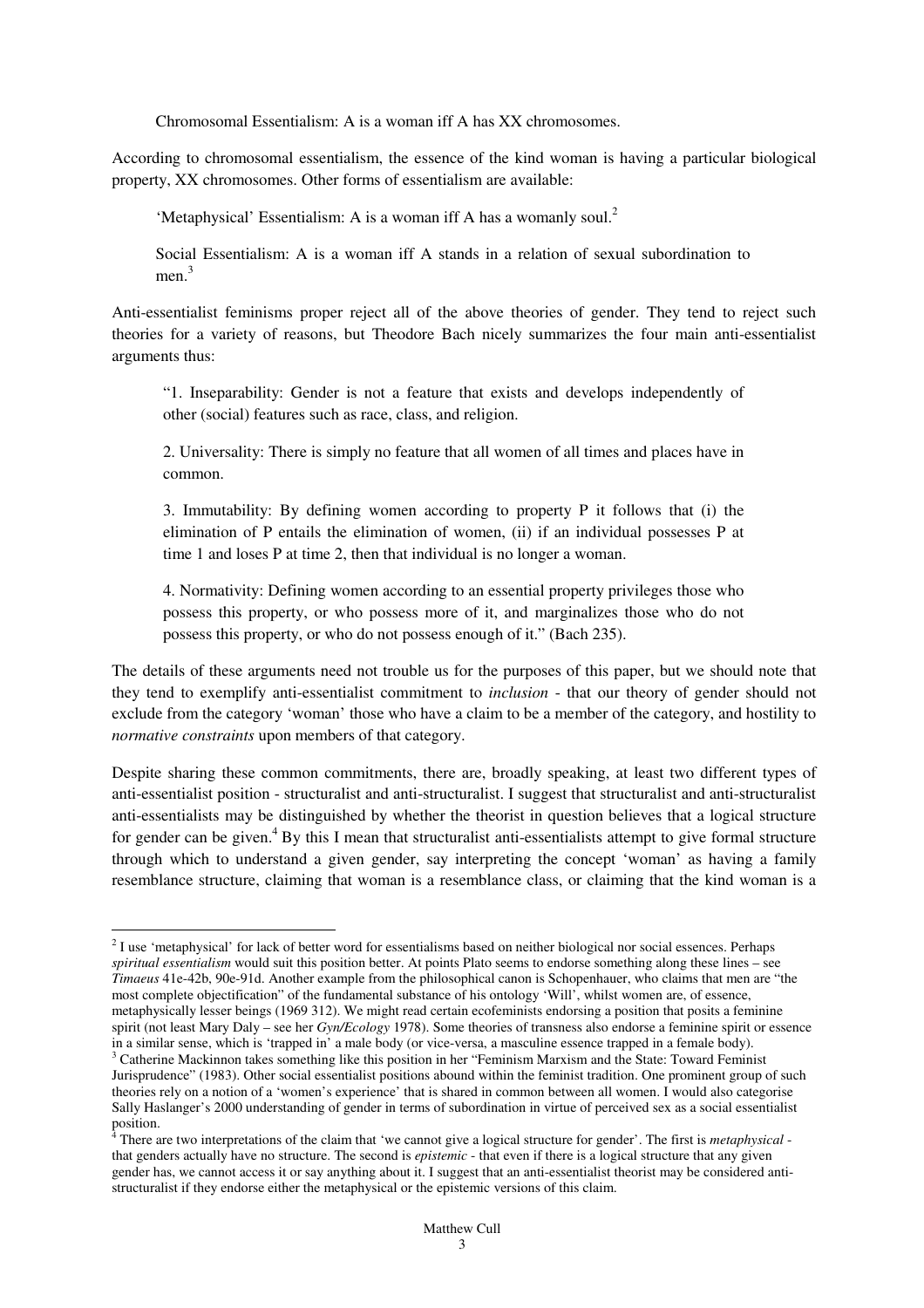homeostatic cluster of properties.<sup>5</sup> Meanwhile, anti-essentialist anti-structuralists, whilst perhaps saying something about the way in which gender is constructed in society, do not say anything about its logical structure, and in some cases actively oppose the claim that we could, or indeed should, give such a structure.

## Section 2.1: Structuralist Anti-Essentialism

 $\overline{a}$ 

The first prominent structuralist account comes from Natalie Stoljar's "Essence, Identity, and the Concept of Woman" (1995). Stoljar argues that the kind woman is best understood as a resemblance class (see Price 1969), whereby there is a cluster of properties associated with the category 'woman' and one is a woman if and only if closely resembles an exemplar of the resemblance class, where an exemplar of the resemblance class satisfies at least three of the dimensions of the concept woman (Stoljar 284). Such dimensions include biological sex, phenomenological features, societal role, and self-attributions of womanhood and associated concepts (Stoljar 283-4).

Cressida Heyes produces a similar and explicitly Wittgensteinian position in her *Line Drawings* (2000). According to Heyes, the concept 'woman' has a family resemblance structure. For Heyes,

"…there need be no definitive set of characteristics that all women share, but rather we can understand ourselves as connected to each other by a network of overlapping similarities, some of which may be biologically real – like breasts, a vagina, a uterus, the capacity to conceive and bear a child, XX chromosomes; others of which may be more obviously constructed – like a particular relation to one's mother, ethical attitudes, experiences of subordination and so on. But no *single* characteristic is necessary to make an individual a woman, and none is sufficient" (84).

On this account, it is perfectly possible for two women to share no properties and still be called 'woman' in the same way that Wittgenstein thinks that it is possible for two games to have nothing in common and yet still both count as games (Wittgenstein §66- §76). However, all women fall under the rubric of this family resemblance that characterises the kind. Heyes formalises the logical structure of the category woman as follows:

"'woman' is defined by reference to a finite number of disjunctive sets of sufficient conditions (i.e. x is a woman if and only if x exhibits characteristics {a and b and c} or {d} and e and f  $\alpha$  or  $\{a \text{ and } c \text{ and } f\}$  and so on finitely. The characteristics invoked can be... either biological… or an individual gender presentation… or and intersubjective experience of gender" (195).

However, note that Heyes' formal definition of woman fails to quite capture the family resemblance structure she claims that woman exhibits. It is entirely possible, according to the above definition, for there to be more than one set of sufficient conditions that fit into the disjunction that defines the category woman, and which fail to share *any* properties with any other sets of sufficient conditions within the disjunction that defines woman. Heyes requires a network of overlapping similarities between her disjunctive sets of sufficient conditions, which is not captured above. A better formalization might be as follows:

Heyesian Structure: Woman is defined by the (finite) set  $W_{df}$ : { $w_1, w_2, w_3...w_n$ }, where  $w_1...w_n$  are sets of properties (whether biological, presentation or intersubjective experience). Further, W satisfies *resemblance*:  $w_1$  shares at least one property with  $w_2$ ,  $w_2$ shares at least one property with  $w_3...w_{n-1}$  shares at least one property with  $w_n$ . X is a woman iff X has all properties of some w∈W.

<sup>&</sup>lt;sup>5</sup> As far as I am aware, no one has actually put forward a detailed Boydian homeostatic cluster analysis of gender, though Mallon (2007) suggests that such a model might be fruitful.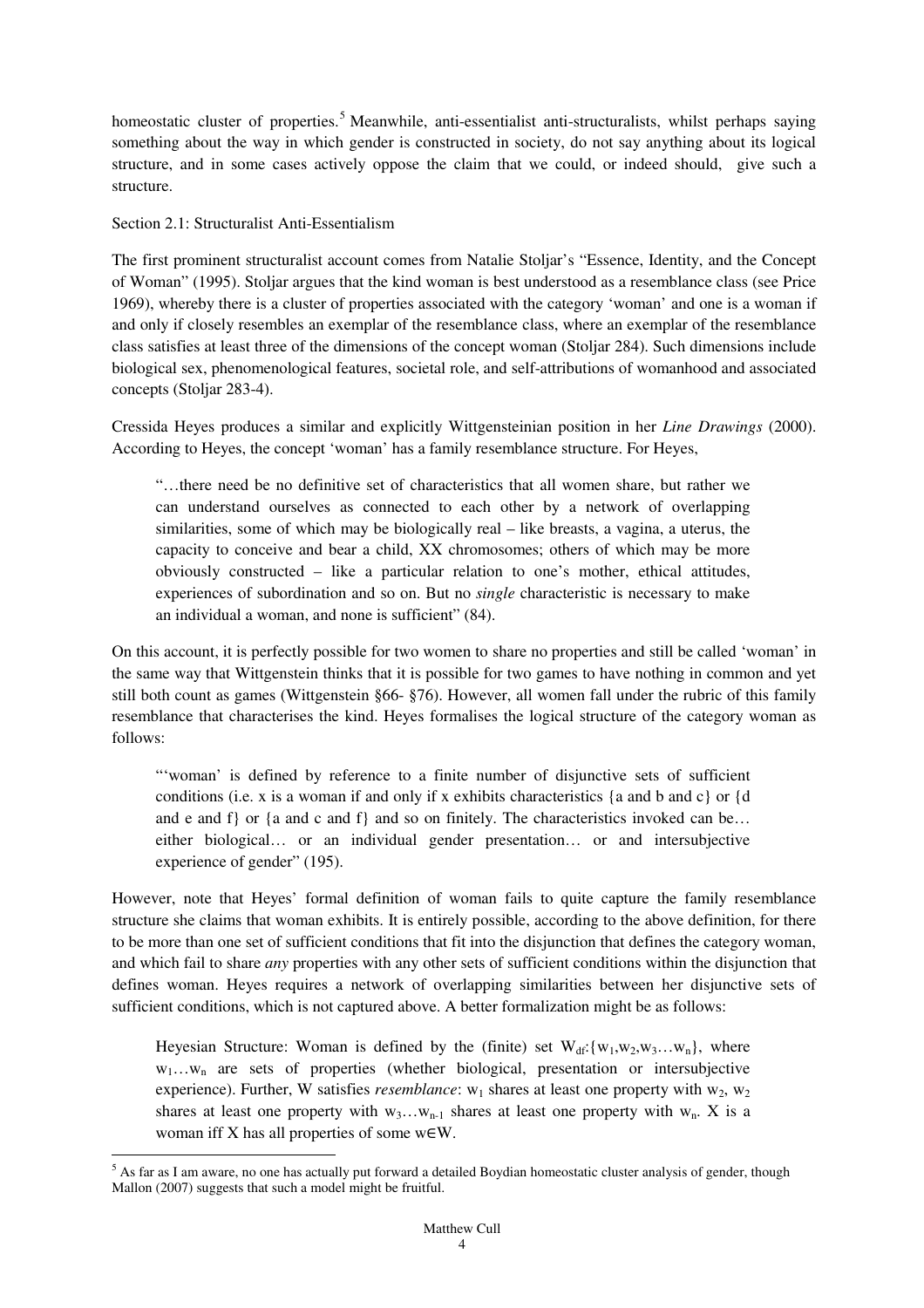This, I take it, is the logical structure of gender according to Heyes.<sup>6</sup>

A slightly different version of the structuralist anti-essentialist position comes from Naomi Zack, for whom "Women are those human beings are related to the historical category of individuals who are designated female from birth or biological mothers or the primary sexual choice of men" (2005 8). Put this way, it would seem that all humans are women, as trivially all human beings will be in some relation to this 'FMP' category, but Zack specifies the kind of relations she has in mind as 'identification with' and 'assignment to'. Thus:

Zackian Woman: X is a woman iff X identifies with or is assigned to FMP, where FMP is the disjunctive category of humans who are designated female from birth or biological mothers or the primary sexual choice of men.

One might remark, at this point, that the usage of a biconditional here implies that we have necessary and sufficient conditions for membership of the category, and that at times, Zack herself even refers to this relation to the FMP category as the essence of the category woman. It might seem odd, then, to categorise Zack as an anti-essentialist. The worry might be pushed further by suggesting that structuralists like Stoljar and Heyes also fall into essentialism by positing a structure, as the structure itself becomes the essence of the gender. Further, the following is of course true for Heyes:

Heyesian Woman: X is a woman iff X has all properties of some  $w \in W$ .

These considerations suggest that structuralist anti-essentialists are not anti-essentialists at all! However, I should like to note that even if we think that Stoljar's cluster of properties, Heyes' family resemblance or Zack's relation to the FMP category are putative essences of the category woman, they are only essences in a very trivial sense. It is not "substantive" as Zack puts it (8). The 'essence' in each structuralist case does not demand that all women share a single property or set of properties. Further, it seems that the arguments that motivated the anti-essentialist to reject essentialism (as given by Bach above) do not obviously apply to the various structuralist positions. *Universality* obviously does not apply in any (non-trivial)<sup>7</sup> sense to any structuralist position, as each position allows that individuals who share no properties at all with one another can still both be women. *Immutability* also fails, as there is no one property that is used to define the category. *Normativity* does not, for the most part,<sup>8</sup> succeed either, as on Heyes' account no particular set of properties in the family resemblance is privileged, and on Zack's account, no particular relationship to FMP, nor any disjunct of FMP is privileged. *Inseparability* is perhaps a little less obviously avoided by the structuralists as I have presented them here, but Stoljar, Heyes, and Zack alike are at pains to argue that their positions account for the complex interplay between gender and race, sexuality and other identities. None, for instance, are committed to quintessentially essentialist claim that white and black women's experience *qua women* is the same, or indeed similar claims regarding, say, the uniformity of patriarchal oppression.

Section 2.2: Anti-Structuralist Anti-Essentialism

 $\overline{a}$ 

<sup>&</sup>lt;sup>6</sup> Presumably there will be an equivalent structure for man. Whether the details of each of the structures can be spelt out without misgendering, or double-counting certain individuals seems to be a worry here. It is a further question as to how non-binary identities fit into this way of treating gender. Whilst it is open to Heyes to claim that agender people will simply meet none of the sets of sufficient conditions for either male or female family resemblances, spelling out the specific details of the family resemblances given this condition may prove extremely difficult. Bigender and genderfluid people also seem to pose real problems for this account.

Obviously the property 'is a woman' will apply to all women. This seems both trivial and unproblematic. One might also worry that, for example 'has all properties of some w∈W' applies to all women, and so Heyes' account falls victim to universality. However, given that having all the properties of some w∈W does not demand that all women must share some *substantive* property, rather than a formal one, I suggest that this is a misguided worry.

<sup>&</sup>lt;sup>8</sup> Stoljar's use of exemplars is something that anti-essentialists convinced by *normativity* will be wary of. Certainly it seems that there is a ready-made hierarchy in Stoljar's account between those women who count as exemplars and those who are women only derivatively, via resemblance to some exemplar.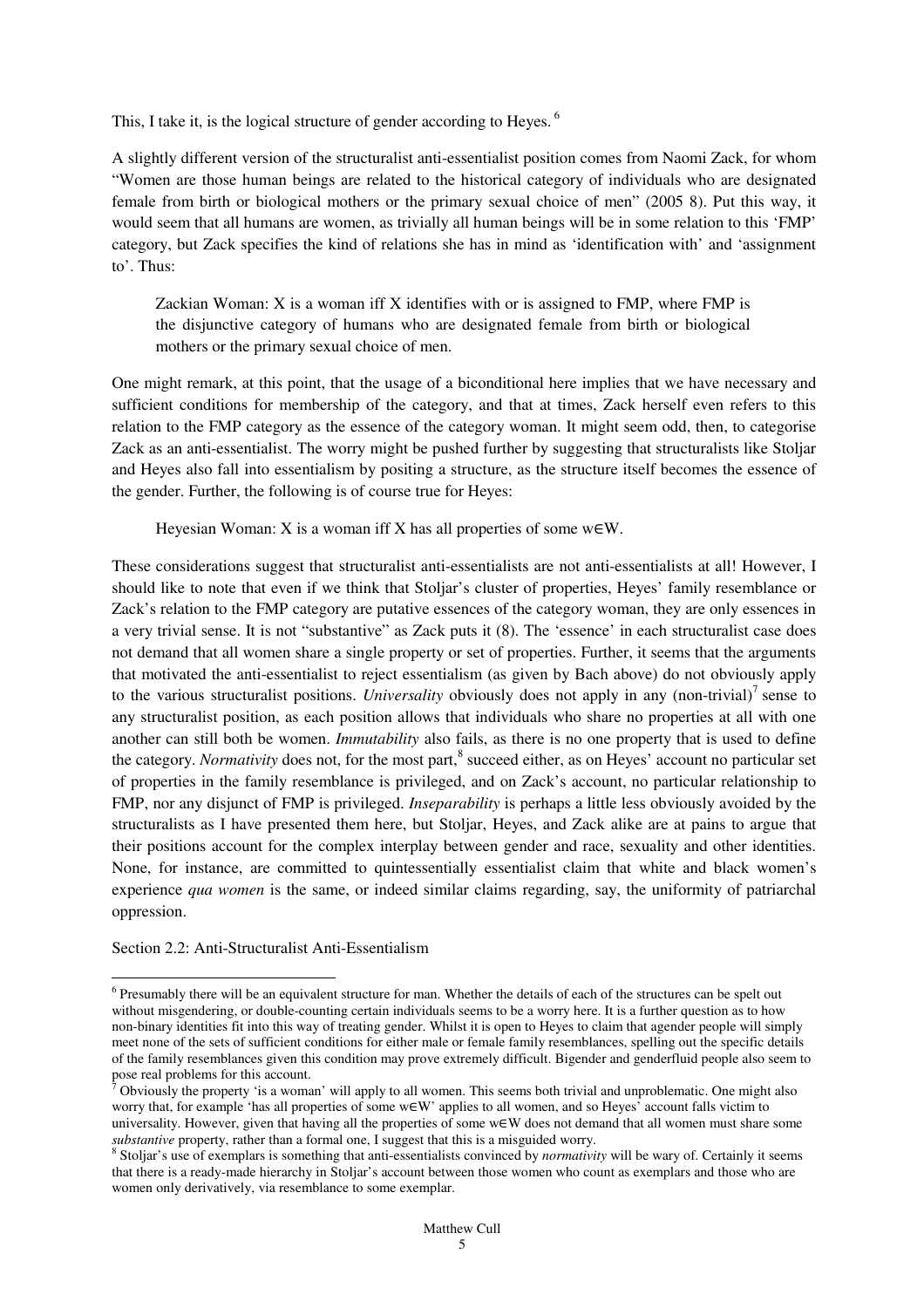Anti-structuralist<sup>9</sup> anti-essentialists about gender do not give a logical structure for gender, but rather speak exclusively negatively about the category woman (Kristeva), explain gender in terms of seriality (Young), or argue that gender is performative (Butler). For the structuralist like Heyes, there was something that we could say about the general structure of the category woman – that it is a family resemblance. For the antistructuralist like Butler, whilst we can say positive things about the way gender functions and is constructed, we cannot make claims about the structure of the category.

Judith Butler's work on gender begins from Foucault's work on the formation of the subject. For Foucault and Butler alike, identities are constructed through the operation of discourses that regulate behaviour.<sup>10</sup> Discourses, on this account, have an obvious negative aspect, as they prevent certain subjects from doing certain actions, but they also have a positive aspect – "the subjects regulated by such structures are, by virtue of being subjected to them, formed, defined, and reproduced in accordance with the requirements of those structures" (1999 3). In defining the appropriate behaviours of a woman, (dominant) discourses make it possible for someone to be a woman *by performing those behaviours*. Discourses provide a set of norms that one follows, or attempts to follow, and in doing so, one performs and hence 'does' gender.<sup>11</sup> Thus for Butler there is no internal essence, or authentic subject from which one's gender issues, rather, as she famously puts it, "gender is an identity tenuously constituted in time, instituted in an exterior space through a *stylized repetition of acts*" (191). These repetitions create the *appearance* of an authentic and natural identity, which is thought to cause the very behaviours that actually constitute the performance (45).

Butler thinks that the particular dominant discourses that have given us the popular idea of a natural and binary gender system (at least in the Western tradition) have been those surrounding taboos against incest and homophobia, along with a discourse that demands coherence between sex, gender and sexuality (184- 5). However, these are not the only scripts from which gender roles are played. Butler reminds us of the important ways in which these dominant normative discourses are challenged and disputed – most obviously in queer identities. Lesbians, for instance, disrupt the norm that a woman should desire men, and many of the rituals of femininity demanded by the dominant discourse. However, even straight cisgender women are in a position to challenge the dominant discourse of womanhood, given that the performances demanded by the identity 'woman' often far exceed what it is reasonable to do. What it is to be a woman, then, on this account, is disputed and constantly contested, and the norms that govern the performances that constitute womanhood are constantly shifting.

It is for this reason that Butler cannot be said to be a structuralist about gender. Whilst she thinks that the dominant discourses present gender not only as a natural phenomenon, but as a coherent and stable identity, for her, gender is contested, unstable and messy. She writes that gender "is a complexity whose totality is permanently deferred, never fully what it is at any given juncture in time" (22) and that "the postulation of identity as a culturally restricted principle of order and hierarchy [is] a regulatory fiction" (33). Whilst we can say something about the nature of the construction of identity, and make claims about particular contemporary discourses surrounding gender, we cannot give a formal structure for gender.

Section 3: The Tripartite Division of Social Ontology

<sup>&</sup>lt;sup>9</sup> Whilst most anti-structuralists are post-structuralists, I differentiate the two in order to capture possible theorists, like Young, who are not post-structuralists, but who do not give a logical structure for gender.

 $10$  I use 'behaviours' here in the loosest possible sense, to include not merely actions, but ways of performing actions, ways of thinking, inactions, comporting one's body in a certain way and so on.

<sup>&</sup>lt;sup>11</sup> One might think of Butler's thesis here as one in speech act theory: just as X's utterance of "I do" in the correct context is a performative utterance constituting X being married, so too X repeated performances of multiple rituals of femininity constitute X being a woman. What counts as a ritual of femininity will vary by context – in one context it might be the wearing of makeup, whilst in others that ritual might be ascribed, by particular and dominant discourses, to other identities.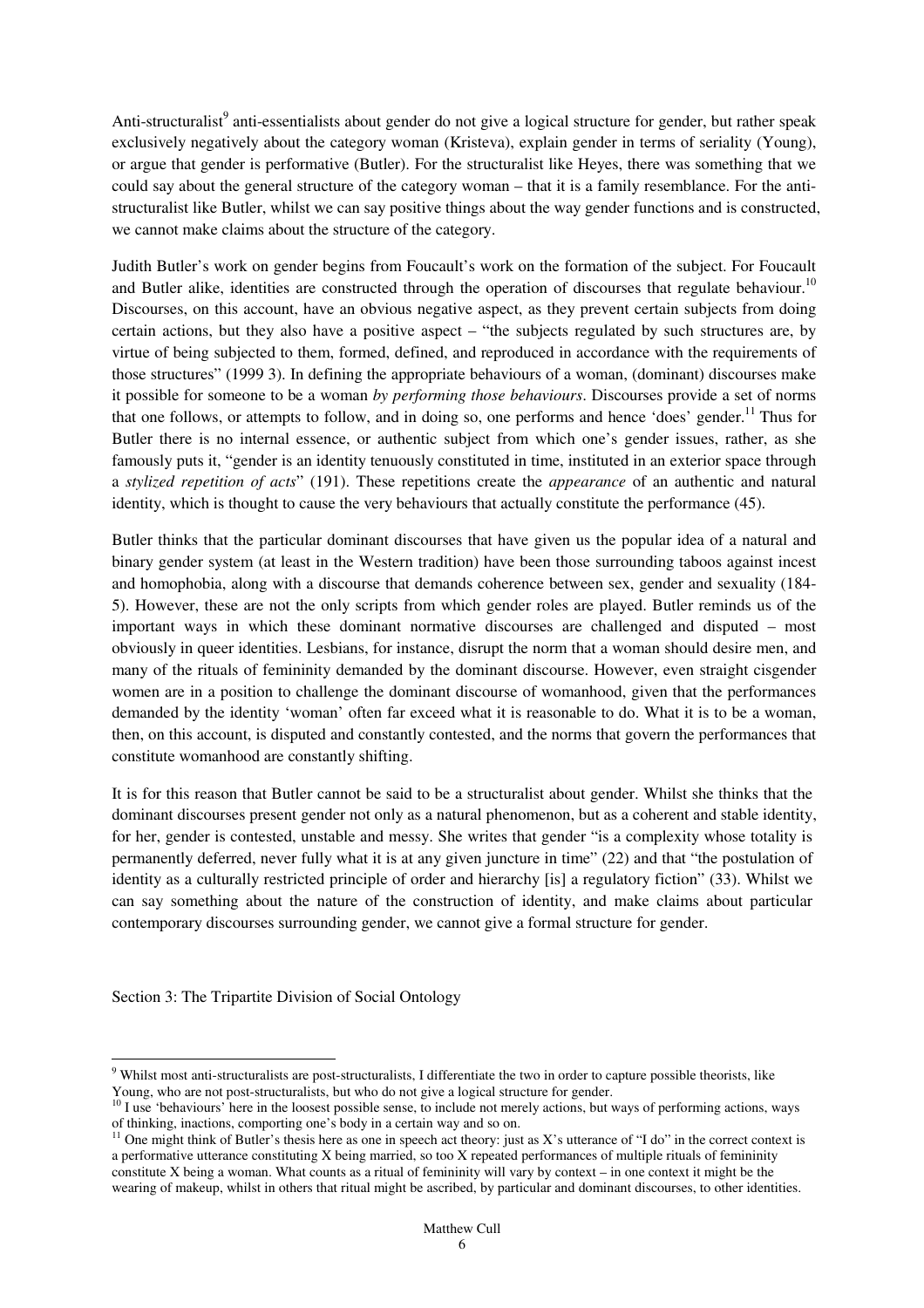Recent work within the metaphysics of social kinds, especially race, has led to a three-way division among theorists. In the philosophy of race, there are those who believe that race is biologically real, those who hold that race is socially constructed, and those who believe that races do not exist at all. Contemporary realists about race in the philosophical literature include Robin Andreasen and Philip Kitcher, who argue for a *cladistic* conception of race, treating it as concept that refers to mono-phyletic groups, or isolated breeding populations.<sup>12</sup> On such an account, race is understood as purely biological concept, and whether an individual is a member of a given race can be determined purely by looking at the biological properties of that individual.<sup>13</sup> Racial constructionism, just like constructionism about gender, has a wide variety of supporters (see Mallon 2006 525n3) and takes a wide variety of forms, varying in the way that race is constructed and what exactly is constructed. Error theorists about race, including Naomi Zack and Antony Appiah, argue that race terms and concepts do not refer and hence races do not exist.<sup>14</sup> In the rest of this paper I will attempt to use the distinction between *realists*, *constructionists*, and *error theorists* to clarify the various anti-essentialist theories of gender surveyed above.

#### 3.1: Realist Anti-Essentialism

At first glance, the possibility of an anti-essentialist biological realism about gender seems largely implausible. Anti-essentialism about gender, in the first instance, came about through a rejection of biological essentialism about gender, <sup>15</sup> and thus any position defined solely in terms of biological properties must *surely* be opposed by the anti-essentialist. This, however, can be shown to be false by employing a simple family resemblance model of gender (in the mode of Heyes) and stipulating that all properties within all w∈W are biological. Thus suppose 'man' is defined by  $M_h$ : { $m_{h1}$ ,  $m_{h2}$ ,  $m_{h3}$ ,}, where  $m_{b1}$ :{'has XY chromosomes' and 'has a penis'},  $m_{b2}$ :{'has XY chromosomes' and 'has above average testosterone levels'},  $m_{h2}$ :{'has a penis' and 'has above average testosterone levels'}. Thus unless the antiessentialist is prepared to reject Heyes' position *as essentialist*, it seems that simply being an antiessentialist is not enough to exclude the possibility of being a biological realist.

However, whilst views of gender like  $M_b$  are available within the logical space of positions available to the anti-essentialist, it is one that would be rejected by most actual anti-essentialist theorists. Most, following on from de Beauvoir's famous assertion that "One is not born, but becomes a woman" (301), will want to account for the social aspects of gender, alongside biological features. However, the anti-essentialist can also appeal to the sorts of commitments made in their arguments against essentialism to provide reasons for rejecting biological realist anti-essentialism. For one, the anti-essentialist's commitment to *inclusion* will mean that, for example, trans men who have not undertaken phalloplasty surgery nor hormone replacement therapy, who are excluded by  $M_b$  from the category 'man' will constitute a reason to reject  $M_b$  as a definition of 'man'. Similarly, M<sub>b</sub> might be seen to place *normative constraints* on trans men, who, given  $M<sub>b</sub>$  as the definition of 'man' might be faced with a choice between surgery and 'not being a real man'. As the commitment to inclusion and the rejection of normative constraints are both core anti-essentialist tenets, the anti-essentialist does have principled *anti-essentialist reasons* to reject this kind of biological realism.<sup>16</sup>

3.2: Structuralism and Constructionism

<sup>&</sup>lt;sup>12</sup> See Andreasen 1998, 2000 and Kitcher 1999.

<sup>&</sup>lt;sup>13</sup> I take it that 'being a member of an isolated breeding population' is a biological property, even if that property is neither a phenotypical nor genetic property, but rather a genealogical one.

<sup>&</sup>lt;sup>14</sup> See, for example, Zack 1993 and Appiah 1985.

<sup>&</sup>lt;sup>15</sup> Which is possibly the reason for its conflation with constructionism.

<sup>&</sup>lt;sup>16</sup> The anti-essentialist biological realist might also be seen to run afoul of *inseparability*, given that the anti-essentialist biological realist account of woman fails to account for the way in which gender exists and develops in ways that intersect with social features like race, class, sexuality and religion. Further, *immutability* also seems to be a problem for such a position, as it would seem that women would continue to exist regardless of their biological features. Certainly the toy theory above would fail to adequately account for such worries.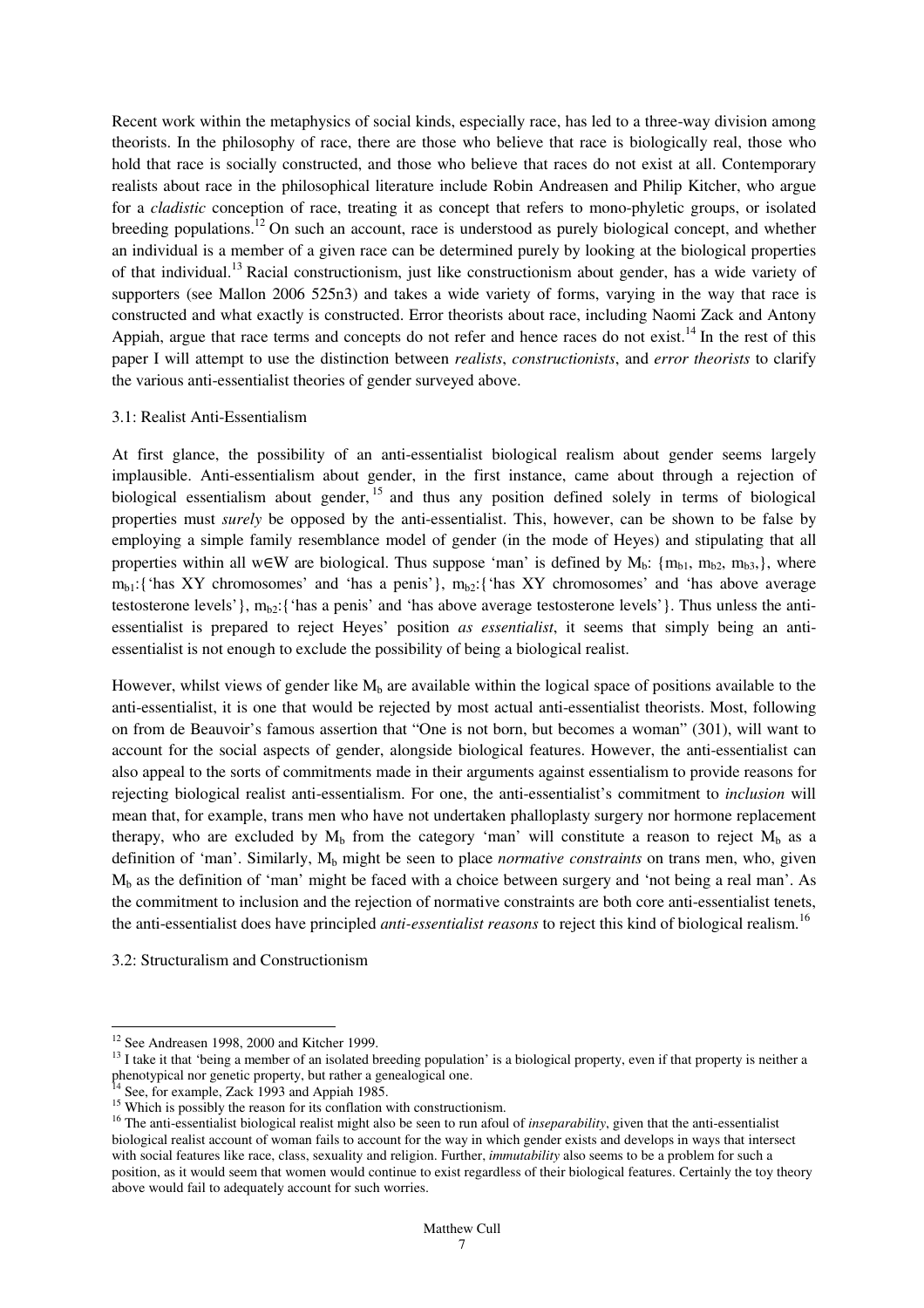Whether the structuralist anti-essentialist positions surveyed in 2.1 are constructionist is less clear than it might initially seem. Whilst all include social properties in their definition of 'woman', each position also maintains some biological properties. Thus Stoljar's account makes it clear that one can be a woman (partly) in virtue of one's biological sex, Heyes claims that biologically real properties play a part in her family resemblance definition of 'woman', and Zack invokes the notion of a biological mother.<sup>17</sup> It is thus less than clear that structuralist anti-essentialists are *purely* constructionist about gender. I turn now to the contemporary analytic literature on social construction to see if it can shed any light on their position.

Following Ian Hacking (1999) the literature on social construction distinguishes between *epistemic* and *metaphysical* constructions. That is, whether X itself is constructed is a distinct question from whether our knowledge of, ideas surrounding, or concept of X is constructed (see, for example Diaz Leon 2013, Ásta Sveinsdóttir 2015). With regards to epistemic constructionisms, or *idea constructionism*, Haslanger writes that idea constructionists about domain D "are sympathetic to (a) the contingency of our understanding of D; (b) nominalism about kinds in D, or more precisely, a denial that the domain D has an inherent structure; and (c) an explanation of the stability of our understanding of D in external rather that internal terms" (Haslanger 2003 304). Obviously, no structuralist will satisfy (b) here in its precise formulation, but we might still ask whether the structuralists considered above support (a) and (c) with respect to gender. To unpack (c) slightly, Diaz-Leon remarks that it is best understood as the claim that factors other than epistemic virtues and evidence feature in an explanation of the use of an idea (1140). Thus the statement that "the category 'homosexuality' is in widespread usage because it picks out an explanatorily useful human kind" is not an idea-constructionist claim, whilst the statement that "the category 'homosexuality' is in widespread usage because of the particularities of the  $19<sup>th</sup>$  century medical establishment" is such a claim.

With respect to (a) and (c) at least, it seems obvious that Heyes' concept of woman is socially constructed. as she thinks that the lines that get drawn about who counts as a woman will have to be decided through feminist practice:

"We draw boundaries around "woman" in order to use that category for a specific purpose. I take a corollary of this to be an important anti-essentialist point; i.e., that we deconstruct and reconstruct meaning *through* our use of categories" (100).

Thus not only is our understanding of 'woman' contingent, it is contingent upon features of political activism, not theoretical simplicity, elegance or other epistemic virtues. Meanwhile, Stoljar also seems to be an idea-constructionist with respect to (a) and (c), as for her the concept 'woman' is similarly revisable in the light of political considerations. This might seem a little odd, given that Stoljar has a fairly stable structure for woman – similarity to exemplars who exhibit at least three dimensions that are associated with the idea of woman. However she claims that we have a choice over the exemplars, and that this choice is a potentially political one  $(286)$ .<sup>18</sup> Zack also appears to be an idea-constructionist with regard to (c), as she thinks that the "disjunctive attributes of the FMP category… have all been *historically* associated with women" (33). Interestingly however, she also appears to deny (a), as "it is impossible to imagine the group of women without also imagining the disjunctive attributes of the FMP category" (33). It would seem then, that there is at least a form of idea-constructionism at work in the structuralist anti-essentialists.

<sup>&</sup>lt;sup>17</sup> Strictly speaking, on Zack's account, the biological property of being a mother is bracketed inside the notions of 'identification with' and 'assigned to'. Assignment looks like a social phenomenon, and 'identification with' could, if spelled out in the right way be a purely social relation. Thus unlike Stoljar and Heyes' accounts, which feature a mix of social and biological properties, spelled out in the right way, Zack's account could be a *purely* constructionist account of gender. Similarly, there is room in logical space for positions like that of Heyes and Zack, but which solely make reference to social properties.

 $^{18}$  It is less that clear to me that we have a choice over the exemplars in the way that Stoljar suggests, given the definition of woman that she gives. Her definition seems to say that *all* those who meet at least three 'woman dimensions' are exemplars. Presumably Stoljar has an easy fix on this front, however, simply claiming that only some are exemplars, and that who counts as an exemplar will be a product of context, including social norms, political aims and so on.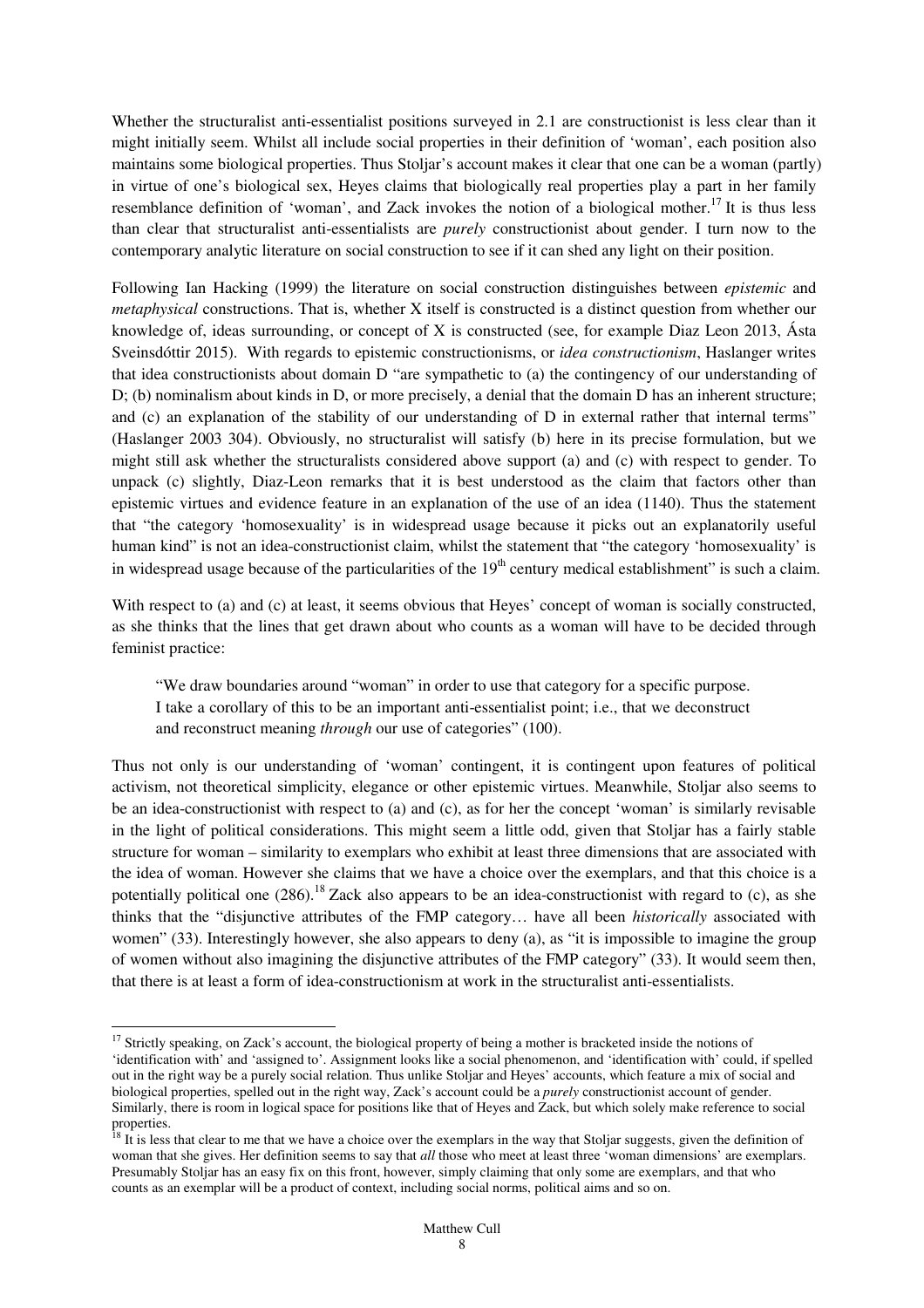Of course, we are not only interested in whether the concept of gender is constructed according to structuralist anti-essentialists – we are also interested in the metaphysical question of whether *gender itself* is constructed and the way in which that construction occurs. Philosophers distinguish two ways in which metaphysical construction might function. The first, *causal* construction, is described by Haslanger as follows:

"*X is socially constructed causally as an F* iff social factors (i.e. X's participation in a social matrix) play a significant role in causing  $X$  to have those features by virtue of which it counts as an F" (2003 317).

The computer upon which I am writing this paper on is in this sense socially constructed. It was a variety of social factors that brought together the various parts required in order for the thing in front of me to count as a computer. Similarly, we might think that the chronic leg and lower back pain experienced by a woman who has been forced by her employer to wear high heels to work every day is causally socially constructed. Social factors come together to *cause* her to suffer from chronic pain. Whilst relevant to our discussion, I suspect that this is not, however, the way in which our structuralists think that gender is constructed. Certainly, causal features of the social world might cause *individual* women to be constructed as women,<sup>19</sup> but this is not the construction of the *kind* woman. The second form of metaphysical construction discussed in the analytic literature is *constitutive* construction:

"*X is socially constructed constitutively as an* F iff X is of a kind or sort F such that in defining what it is to be F we must make reference to social factors (or: such that in order for X to be F, X must exist within a social matrix that constitutes Fs)" (Haslanger 2003 318).

Presidents are in this sense constructed.<sup>20</sup> What it is to be the president of a state is defined in terms of a complex variety of social relations, and one can only be a president if there is an existing 'social matrix' or complex set of institutions and relationships that produce the position president.<sup>21</sup> It seems fairly obvious that according to this definition, all of Stoljar, Heyes and Zack regard gender as constitutively constructed. Each takes there to be at least some social factors that are required in order to define what it is to be a woman, whether those be properties of individual women (like an individual having a particular feminine social role) or properties of woman as a category (overlapping resemblances, some of which will be social features of woman). Each also recognises that it is within a particular social world or 'matrix' that woman is constituted.

However, that our structuralists come out as purely constructionist according to the distinctions made by the analytic tradition should give us pause. Each (*pace* a certain reading of Zack) places a heavy emphasis on the involvement of biological properties in their definition of woman. Further, there are examples of women who count as women on structuralist accounts *purely in virtue of their biological properties*. Take the following example with Heyes' account. Suppose that  $w_b \in W$ , where  $w_b$ :{has a vagina, has long hair, has XX chromosomes, has female gonads}. Further suppose that there exist people – women<sub>b</sub> who satisfy  $w<sub>b</sub>$  and do not satisfy any other w∈W. Such people would be women purely in virtue of their biological properties. Similarly, on Stoliar's account we might think that there are women<sub>b</sub>, that is, people who resemble exemplar women solely in virtue of their biological properties, and resemble the exemplars

<sup>&</sup>lt;sup>19</sup> For an example of this using Zack's definition, we might imagine the person, who, raised in a conservative environment might never be assigned to or identify with the FMP category, but who, were they to be raised in a more progressive social world might come to be assigned to or identify with the FMP category.

<sup>&</sup>lt;sup>20</sup> Writing in the lead up to the 2016 US presidential election, this strikes me as the best counterexample to the claim that "since X is constructed it doesn't really exist and hence doesn't really matter" which is often produced to dismiss feminist and anti-racist concerns.

 $21$  There is also a sense in which any individual president is causally constructed as president. A variety of social factors caused the electoral colleges to install Barack Obama in 2008, causing him to become president.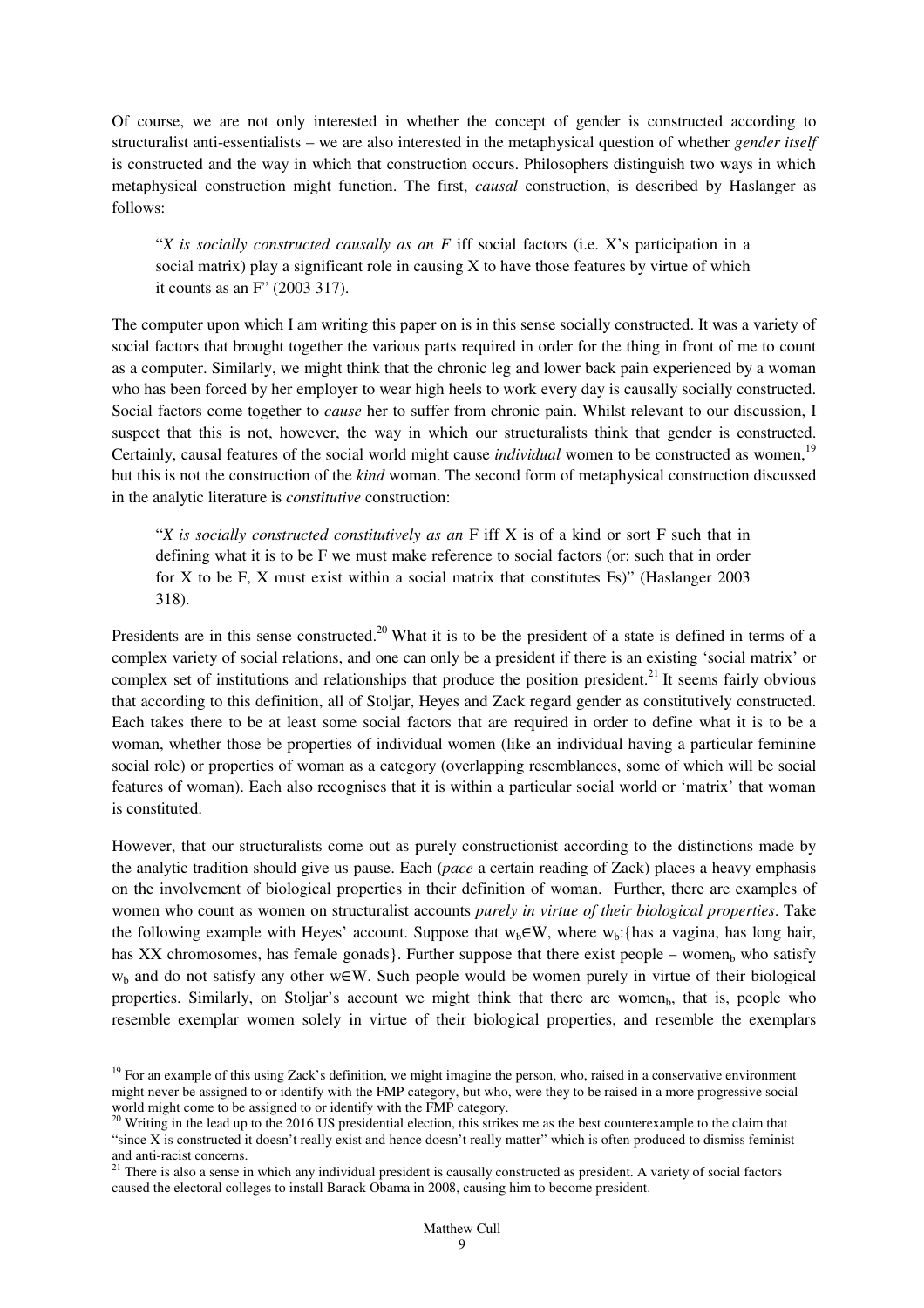closely enough to count as women. To resolve this tension, we might say this – the kind woman is constitutively socially constructed in the Haslangerian sense, defined in terms of social and biological features. The existence of that (constructed) kind is necessary for anyone to be a woman, that is, for anyone to be a woman, the social matrix in which they exist must be such that the constructed kind woman exists within it. Whilst women<sub>b</sub> are members of the kind woman in virtue of their biological properties, that there is a kind woman for women<sub>b</sub> to be a member of is a socially constructed phenomenon.

Whilst it is clear that structuralist anti-essentialists do not fit entirely neatly into the constructionist camp, given the usage of biological properties in their definitions and women<sub>b</sub>, the recent literature on social construction has helped to ease some of the perceived tension between structuralists and their purported position within the tripartite division of social ontology.

# 3.3: Anti-structuralism and Error Theory

l

Whilst it is fairly clear that structuralist anti-essentialists are idea-constructionists about gender and are at least largely metaphysical constructionists about gender, the position of the anti-structuralist is a little more contentious. They have been characterised as sceptics (Mikkola 2007, Mallon 2007) and accused of "refusing to construct anything" (Alcoff 418). Such remarks suggest that, rather than being constructionists, anti-essentialists might better be thought of as error theorists about gender. Despite this, there has been little explicit discussion of error theory about gender, at least in the analytic tradition. Stoljar briefly considers it:

"…one possible approach would be to develop an "error theory" of the concept woman; that is, to argue that insofar as our ascriptions of the term 'woman' purport to attribute universal natural properties, they fail to refer and hence fail to be true of the world. This option would argue that since there is no natural universal named by the general term 'woman', there are simply *no women*" (275).<sup>22</sup>

However, no theorist<sup>23</sup> in the analytic tradition has defended an error theory about gender. However, among the anti-essentialist theorists of gender there are several continental philosophers who could, at least *prima facie*, be thought to be error theorists, even if they would not use that label. Linda Alcoff has argued that those who adopt a post-structuralist research program are committed to "the idea that the category "woman" is a fiction and that feminist efforts must be directed toward dismantling this fiction" (417). If Alcoff is right, then it looks as if the likes of Kristeva and Butler are committed to error theory about gender.

Certainly, treating Kristeva as an error theorist looks plausible. For Kristeva, "A woman cannot be; it is something that does not even belong in the order of being" (137). This matches up well with arguments made by Appiah and Zack. Taking both folk and scientific conceptions of race, they argue that none of these conceptions refer, whether on descriptivist or causal-historical understandings of reference. We might, then, argue that in denying that women exist and "refusing to construct anything" (Alcoff 418) Kristeva may be read as an error theorist about gender.

However, with regards to Butler, we should not be so quick. Whilst it is quite clear that Butler is heavily indebted to Foucault, she should not be characterised as an error theorist about gender. For one, in order for the error theorist's argument to get going, stable conceptions of race or gender are required, which are then compared to reality to see if they refer. For Butler, however, 'woman' is never stable, nor does it have a

<sup>&</sup>lt;sup>22</sup> Interestingly she thinks that there is a parallel between de Beauvoir's argument in the introduction to *The Second Sex* and J.L. Mackie's error theoretic approach to colour and morality – see Stoljar 1995 291n44.

 $2<sup>23</sup>$  At least no theorist has to the best of my knowledge. Note that this is not to say that constructionists are never revisionary about our gender concepts, or never claim that the extension of our *manifest concept* is incorrect (see Haslanger 2000). Rather, no theorist has taken the Mackie route and claimed that there are no women or facts about women.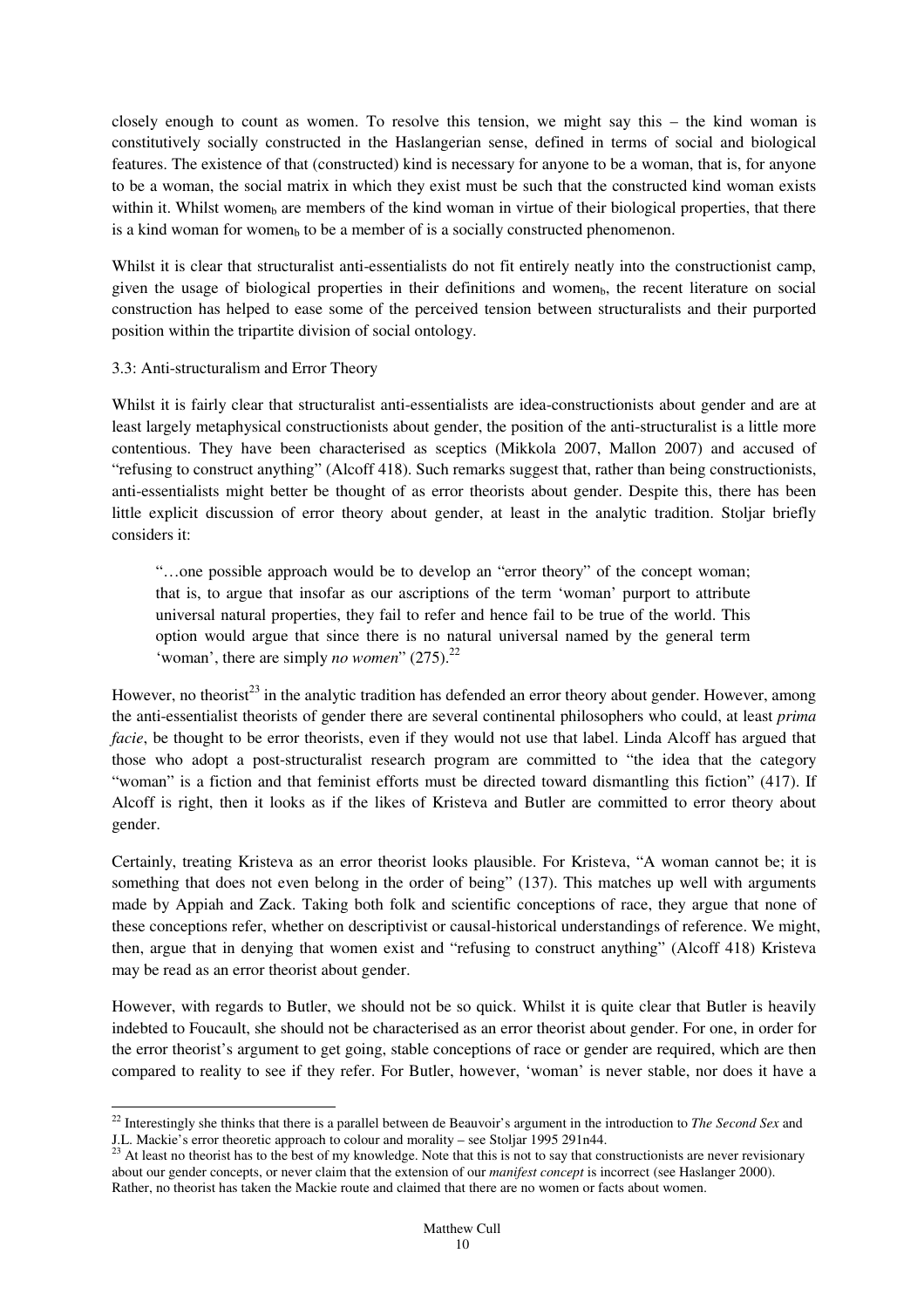fixed reference – rather, as noted above, it is a constantly shifting and contested notion. Second, Butler is quite happy for gender terms to refer, though what is referred to may constantly be changing or under question. Third, error theorists in metaethics claim that claims about morality are truth-evaluable – it is simply that all such claims are false. Butler, by contrast, makes no commitment regarding our claims about gender. Finally, and perhaps most importantly, Butler has a positive theory of how gender is constructed, in terms of performativity. Butler, then, is better understood as a constructionist. Butler's view is quite clearly that gender is *constitutively* constructed. One cannot be a woman unless one exists within a social matrix that contains the norms and scripts associated with being a woman – that allow one's performances to count as performing womanhood. The discourses that define and regulate the behaviour of women make it possible to take up the position of being a woman, we might say.

## Section 4: Conclusion

We have seen that the structuralist anti-essentialism is a versatile position, able to form biological realist, purely constructionist and mixed accounts of gender. These mixed accounts make something of a mockery of a sharp distinction between constructionism and realism, but we saw that most were idea-constructionists, and all were constitutive constructionists about the kind woman, even if individual women were members of that kind purely in virtue of their biological features. Meanwhile, the anti-structuralist position seems to be largely constructionist, contrary to Alcoff's contention. Despite this, questions still remain over whether Alcoff was correct in her categorisation of Kristeva as an error theorist. The simple conflation of antiessentialism and constructionism, however, will not do.

*Matthew Cull Ph.D Candidate University of Sheffield* 

# Word Count: 6625

#### Bibliography

- Alcoff, L. (1988). "Cultural Feminism Versus Post-Structuralism the Identity Crisis in Feminist Theory." *Signs* 13(3): 405-436.
- Andreasen, R. O. (1998). "A new perspective on the race debate." *British Journal for the Philosophy of Science* 49(2): 199-225.
- Andreasen, R. O. (2000). "Race: Biological reality or social construct?" *Philosophy of Science* 67(3): S653-S666.
- Appiah, Anthony (1985), "The Uncompleted Argument: Du Bois and the Illusion of Race" *Critical Inquiry* 12(1): 21-37.
- Armstrong, David (1978). *A Theory of Universals* Cambridge: Cambridge University Press.
- Ásta Sveinsdóttir (2015). "Social Construction" *Philosophy Compass* 10 (12):884-892.
- Bach, T. (2012). "Gender Is a Natural Kind with a Historical Essence." *Ethics* 122(2): 231-272.
- De Beauvoir, Simone (1973) *The Second Sex* New York: Vintage Books.
- Butler, J. (1999). *Gender Trouble: Feminism and the Subversion of Identity*. New York; London: Routledge.
- Daly, Mary (1978). *Gyn/Ecology: The Metaethics of Radical Feminism* Boston: Beacon Press.